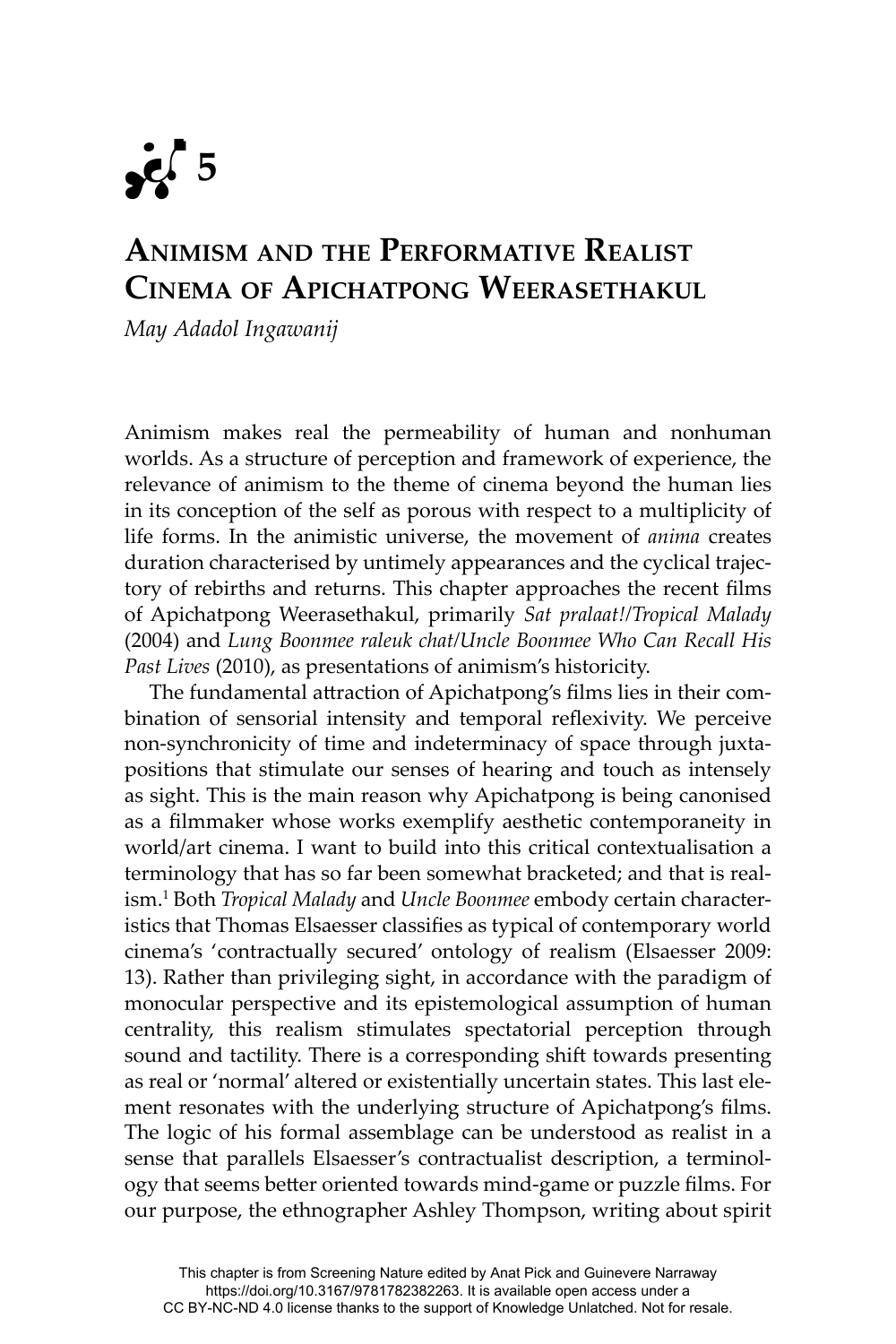possession in Cambodia, has proposed a highly suggestive definition. Animistic practices of possession and mediumship engender reality of a performative nature: 'a reality that vanishes into thin air as soon as it is not experienced as real' (2008: 100–1). This is the same epistemological grounding as that which underscores Apichatpong's layering of diegetic worlds in which material immaterialities are perceived as real.

Exploring Apichatpong's practice within the framework of animism entails a different starting point from classical film theory's investment in cinema as a perceptual training ground for a reenchanted relationship with the world (Epstein 1988). For Jean Epstein, it is the camera that allows us to perceive that quality of *photogénie* that the naked eye cannot see, and in this sense his conception of cinema's capacity of revelation overlaps with the affective and epistemological investment in the camera's indexical power (Doane 2002: 226). The property of the film image as a trace, or a material record of contingent details in excess of the narrative system, allows the spectator to perceive the world as in constant flux. As Mary Ann Doane (ibid.: 228–29) points out, underlying this idea of trace as the sign of contingency is a utopian desire which relates cinema's capacity to index an outside, an excess, with the possibility of overcoming modernity's destructive systematisation. Yet the fragmented quality of Apichatpong's films and installations suggests the fruitfulness of an approach that first identifies an overall pattern of textual assemblage. Adrian Martin's (2011) recent redefinition of cinematic *dispositif* as the arrangement and articulation of elements of form according to a work's internal textual logic is especially useful in this regard.

### **An Intermedial Topography**

In proposing *dispositif* as a methodology of film analysis characterised by a renewed attentiveness to the process of assembling various levels and layers of formal elements, Martin (2011) emphasises the overlap between this approach and the notion of cinema as an intermedial art. This point goes further than simply recognising that films absorb, mix and refer to different media forms, texts and influences. Cinema, and more specifically contemporary world cinema, is intermedial due to its tendency to assemble disparate elements without fusing them into a seamless whole. Rather than picturing a film as a representational machine that sutures various elements into a coherent fictional world, the emblematic image is of the film as a 'catalogue' of references, citations and allusions – an ensemble that presents within itself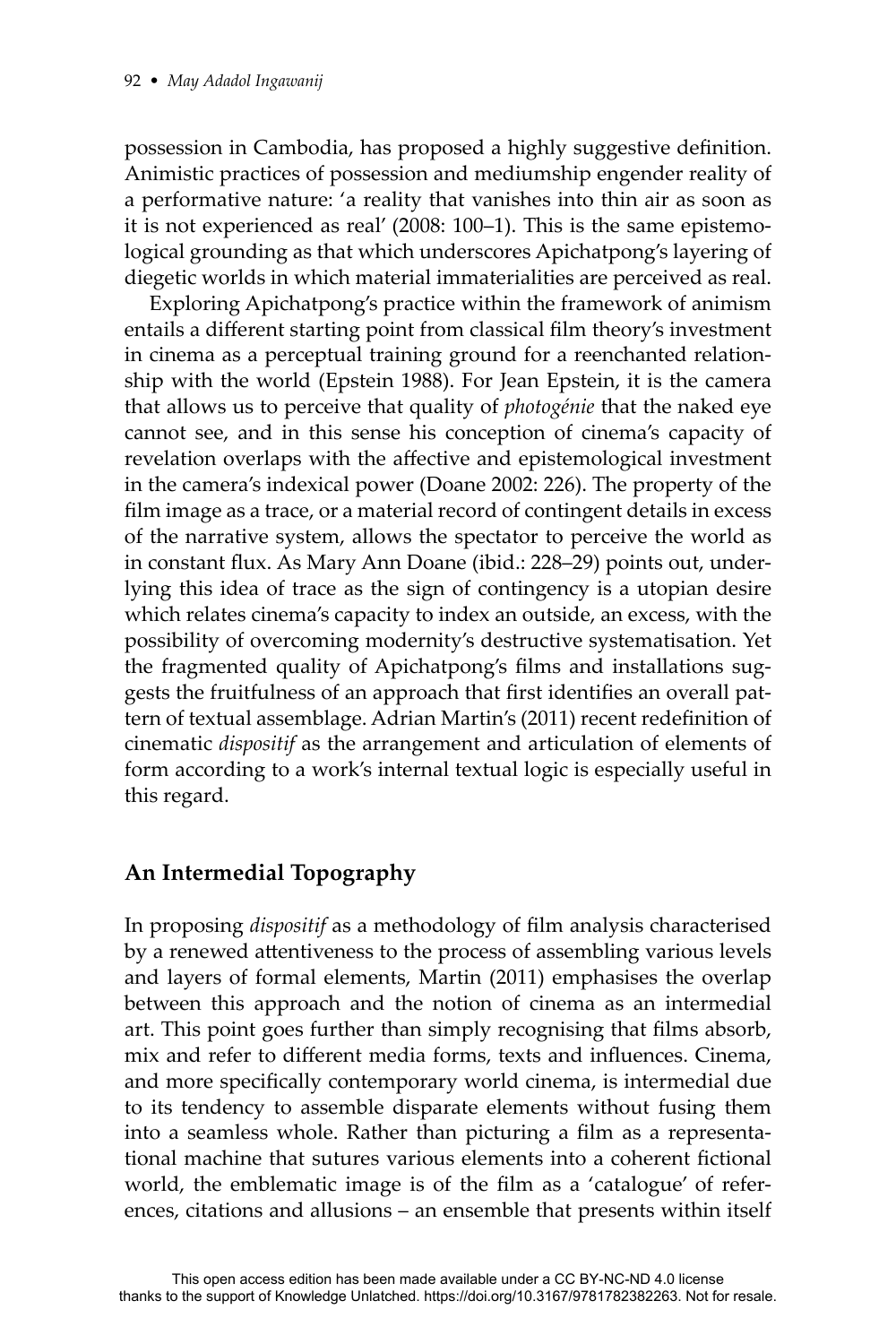a diverse array of preexisting media, texts, myths, stories, rituals and other communicative practices. Meaning can be produced from the intervals between parts and from the way that distinct fragments resonate within a particular logic of arrangement.

The jungles of *Tropical Malady* and *Uncle Boonmee* allude to an otherwise disparate range of local forms and references: oral stories and legends, modern and pulp fictions, the obsolete aesthetics of plebeian cinema and other entertainment media in Siam, and the significations, tales and photographic discourses that are part of the country's violent modern politics. The literary figuration that begins the jungle quest in *Tropical Malady*, and continues throughout this part of the film in the guise of the intertitle narration, is an explicit gesture of intermedial layering. The credit title that appears halfway through the running time announces the textual source of inspiration for this part: the *Long phrai*  series of jungle adventure stories written by a leading writer of midtwentieth-century Siam. The Thai-language title of the film, *Sat pralaat!* (strange beast!), is the same as a chapter title in one of the novellas in the series.

Noi Inthanon's novella is itself a reflexive take on Arthur Conan Doyle's *The Lost World*, and features a hunter who goes into the jungle in western Siam in search of a man-eating tiger. *Tropical Malady* extends this genealogy of jungle adventures by obliquely reconfiguring elements of character and time in Noi Inthanon's tale. Its presentation of the soldier Keng's experience of temporal alterity in the jungle both alludes to the hunter's adventure in the lost world, and reworks the tale's underlying assumption of time as modernising speed and



**Figure 5.1** *Tropical Malady*. Once upon a time there lived a Khmer shaman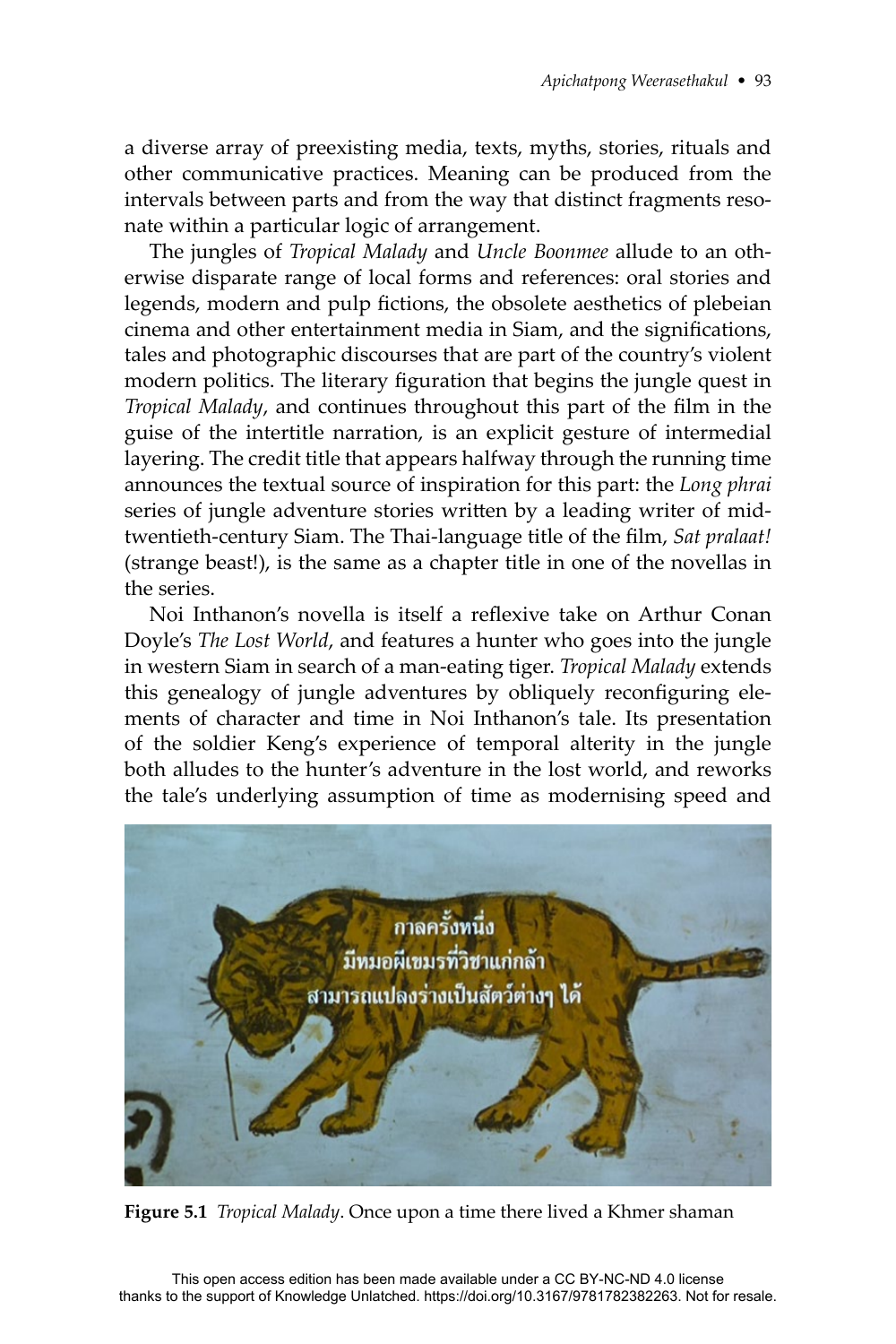mankind's forward marching. The hunter's adventure ends up catapulting the temporal rhythm of Peking Man's secret world into the accelerated pace of man's nuclear age. He thereby destroys the invisible corridor linking the modern to prehistoric time-space. In contrast, the soldier at the end of the film turns into an acutely sensate creature who moves like a wild animal.

The pre-modern cosmology rooted in what is now South East Asia posits the forest as a space into which the essence of self takes flight. The forest is the domain of wild nature and malignant spirits, but it is also a zone in which *anima* finds shelter. In her work on Khmer folk tales and Cambodian history, Penny Edwards characterises the forest of the pre-modern tales as 'a place of transformation and transition' whose cosmology implies 'different notions of boundaries to those formalised in the colonial period' (Edwards 2008: 138). It is the place where human beings' metamorphosis into animal form signifies the possibility of freedom or the preservation of the essence of self (ibid.: 144). This conception of forest cosmology and topography differs from those European fairy tales that represent the transformation of human characters into animals in the wild as a loss of humanity, impelling an ending whereby the characters return home and revert to human form. In one of the Khmer tales, three daughters go into the forest and over time acquire the physical appearance of birds, which releases them from their previous existence with their abusive mother. In their transformed state, the sisters communicate in birdsong but still understand human language, and so they have become both less and more than human beings (ibid.: 146). The ending of this tale is similar though not identical in its implication to that of *Tropical Malady*, whose last shot shows the beginning of Keng's metamorphosis into 'neither man nor beast'.

The nature of the space at the edge of the forest is a historically determinate matter. Its modern conception as a boundary separating the cultivated from the wild is a palimpsest; below this persists the remaindered reality of a porous zone that challenges colonial or autocolonial demarcation. As we shall see, the intermedial characteristics of the forest in *Uncle Boonmee* allude to this zone at the 'edge' as the site of creaturely subjection to state terror during the Cold War. The film is the centrepiece of the *Primitive* art project, which was an oblique response to a national political climate of escalating anxiety about a dying king and the ensuing resurgence of reactionary forms of royalist nationalism. With this film, Apichatpong adopts the day for night technique to shoot the sequences that take place in the forest. The addition of the lens filter turns the real forest into an explicitly 'manmade' surface that references a disparate range of aesthetics and events.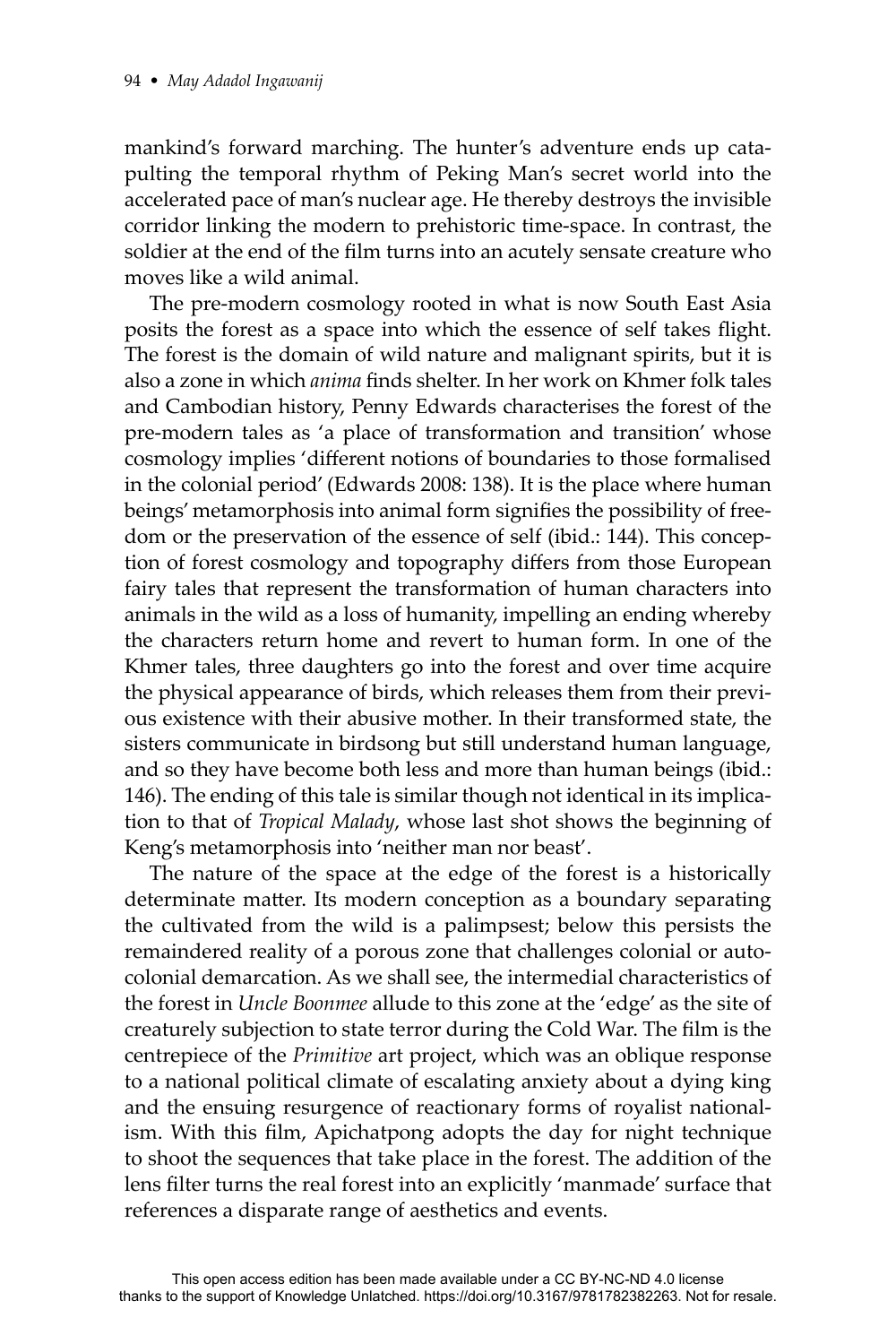*Uncle Boonmee* is shot on Super 16 film stock in a gesture recalling the obsolete aesthetics of the 16mm 'quickies' that circulated in Siam during the Cold War period as culturally delegitimised popular entertainment. The aesthetic otherness of these quickies is the reference of such compositional arrangements as the usage of frontal shots. A cut suspends the story of Boonmee's impending death to narrate the story of the union between a princess and a catfish creature. This segment presents an urtext-form of local folk tales of human–animal union. Elements of low budget science fiction and comic books are also present via the figure of Boonsong, the red-eyed ape-man who is Boonmee's long disappeared son. *Uncle Boonmee* shows other creatures ('monkey ghosts') that have the same appearance as Boonsong, figures who silently roam the forest and whose beaming red eyes look out directly from the furthest plane. Arranged there as enigmatic details within a dispersive, fragmented film, they are motifs whose muteness resists transparent signification and yet also invites a look of recognition in return. To develop this observation further entails digressing into a brief account of the particularities of modern political destruction in Siam, which turned the jungle and its adjacent spaces of habitation into historical ruins.

#### **Ruins**

With increasing imperialist competition for territories in the Far East from the late nineteenth century, Siamese kings sought to turn what had been a territory of overlapping principalities into a royal absolutist state. This gave rise to a spatial articulation of power that would eventually render as 'primitive' the cosmology of the forest as a site of metamorphosis. The jungle came to be represented as a wild space populated by 'uncivilisable' beings, while villages at the edge of the jungle were inhabited by 'loyal, backward subjects', of modernising and enlightened royal leadership (Thongchai 2000: 534–37).

Not long after the publication of Noi Inthanon's adventures, the Cold War in South East Asia intensified, and Siam fell under the sphere of influence of the United States. The trope of 'culture versus nature' came to be mobilised to legitimise the authoritarian regime of a succession of military rulers. The most historically decisive of these leaders made development, and the elevation of the monarchy into the sacral emblem of Thainess, the central claim to legitimacy. Over the course of the 1960s development rhetoric and policies became increasingly driven by the anti-communist agenda (Thak 2007: 155–59). The emblematic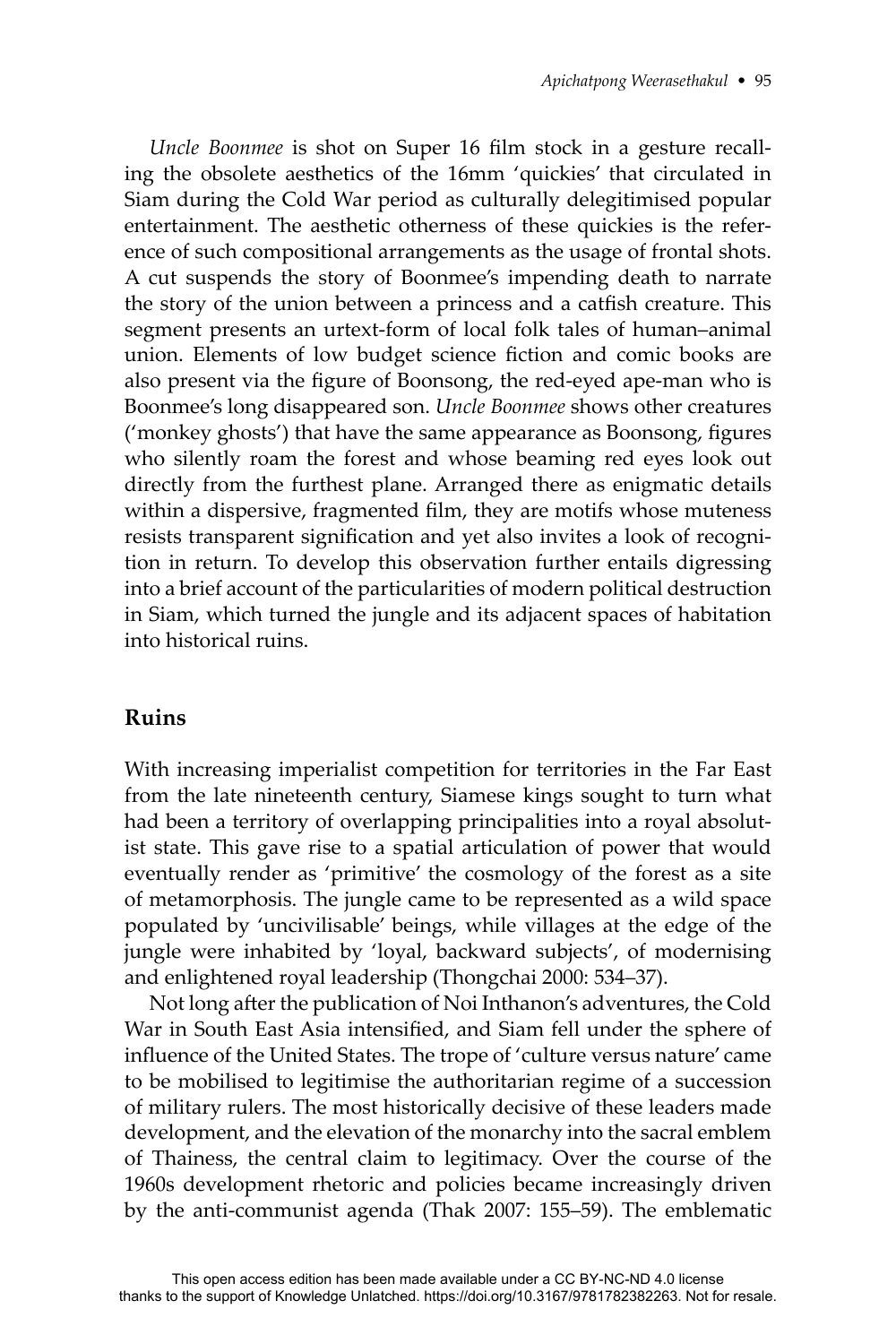initiative of highway construction was designed to consolidate the U.S.'s strategic position, primarily by making the north-east region of Isaan accessible as a military stronghold. Isaan became a flashpoint due to its geographical proximity and archaic cultural ties to an Indochina that was now rapidly transforming into communist states. A highway system also facilitated the surveillance of Isaan's population, especially those who lived around the edges of the forest and the borderland demarcating the separation of Thailand/Siam from neighbouring communist states. These terrains could no longer be left as porous zones of transition into wild nature. Villages were now regarded as spaces to cultivate, organise and police. The aim was to transform the people on the edge of wilderness into subjects of official nationalism through a combination of development incentives and state violence. Cultivation was now meant to prevent people from taking flight into the jungle where communist insurgents were hiding and building their base.

Consequently, during the Cold War the jungle itself became a space of flight, danger and the habitation of spirits in a different sense from previous cosmological associations. Insofar as its density and depth could conceal communists, insurgents and others fleeing the security apparatus, it was at once a space of shelter and a territory of threat. At the same time, the jungle had the awesome capacity to swallow up the lifeless bodies of slain communists, or those accused of being such. Later on, in the unanticipated aftermath of the massacre of students and other demonstrators in Bangkok on 6 October 1976, the jungle also came to acquire another mournful association: the post-Cold War landscape of history's recurring wreckage. After state forces and ultranationalist vigilantes had killed, raped and tortured demonstrators dehumanised as communists intent on bringing down the throne, students and radicals who had survived that day's atrocities disappeared into jungles in the north, north-east and south of the country to join the communist insurgency. But a few years later the Communist Party of Thailand itself was on the verge of collapse, and by the early 1980s most of those who had fled into the jungle were making their melancholic outward exodus. In this sense, from the 1980s, as Siam turned to economic globalisation and the incorporation of ex-radicals under the 'end of history' rubric of Thai-style semi-democracy, presided over by a politically and ideologically ascendant monarch, the jungle became at once a topography bearing the silent remains of neo-colonial and nationalist barbarity while indexing the ruins of a radicalism thus far neutralised of its capacity to haunt (Morris 2003).

Isaan is the region where the story of the dying of Boonmee takes place, and the fact that its once-stigmatised language is spoken in the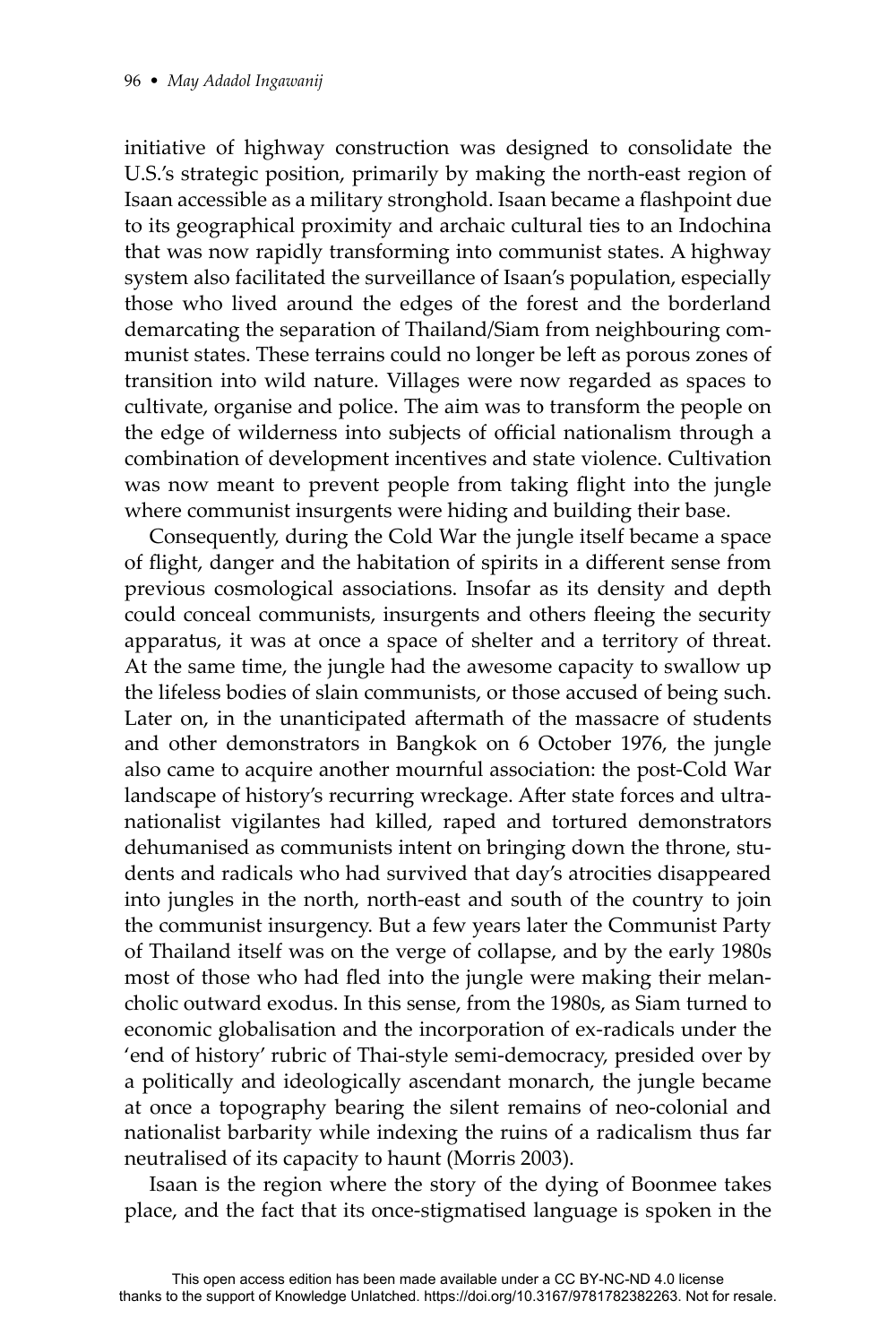film is a political point readily grasped in the context of the film's domestic reception. It is an Isaan of the present in which the barbarity of anti-communist nationalism and the promises of communist and socialist ideals alike have been dead for around three decades, yet their ghosts and creatures endure. More precisely, their creatures and ghosts remain but are suspended in a state of silent waiting: they cannot haunt as yet but neither have they become permanently erased. The logic of assemblage of *Uncle Boonmee* evokes this quality of untimelinesswithout-haunting, a stranded temporality.

#### **Performative Reality**

It is useful in this context to differentiate Apichatpong's performative realism from the genre of the fantastic that, at first glance, appears to encompass both *Tropical Malady* and *Uncle Boonmee*. The fantastic is a 'drama of disbelief' played out as a wavering between the competing perspectives of the marvellous and the scientific. The former accepts that there are events in the world which defy rationalist explanation, while the latter seeks to unveil supernatural events as illusions that can be scientifically accounted for (Lim 2009: 29–30). In contrast to the fantastic's hesitation, the diegeses of *Tropical Malady* and *Uncle Boonmee* present worlds in which characters knowingly inhabit nonsynchronous time and respond readily, through verbal and gestural acknowledgement or bodily immersion, to appearances, presence and events of a marvellous nature. Often this is also where the charm and deadpan humour of Apichatpong's films lie.

Consider, for instance, how the human characters receive the return of Huay, Boonmee's ghost-wife and Jen's elder sister. Appearing in the frame as a see-through, superimposed silhouette, the spectral shape gently acquires density and turns into an elegant, womanly figure, seated almost facing the camera on the spare dinner chair next to Jen's friend Tong. At the sight of the apparition the three human beings are initially stopped in their tracks, and Tong backs slowly away to stand behind the seated Boonmee. At this point all three humans are in the frame and the ghost is offscreen to the left. Looking quietly startled, Jen gently asks, 'Is that you?' and upon hearing the ghost's response Boonmee calls out her name. This brief hesitation is immediately broken when Tong, the urbane visitor from Bangkok, whispers to Auntie Jen, 'Is that your younger sister?' Her age-sensitive response is the film's humorous way of alluding to the notion that ghosts do not age while mere mortals do, and at the same time Jen's very human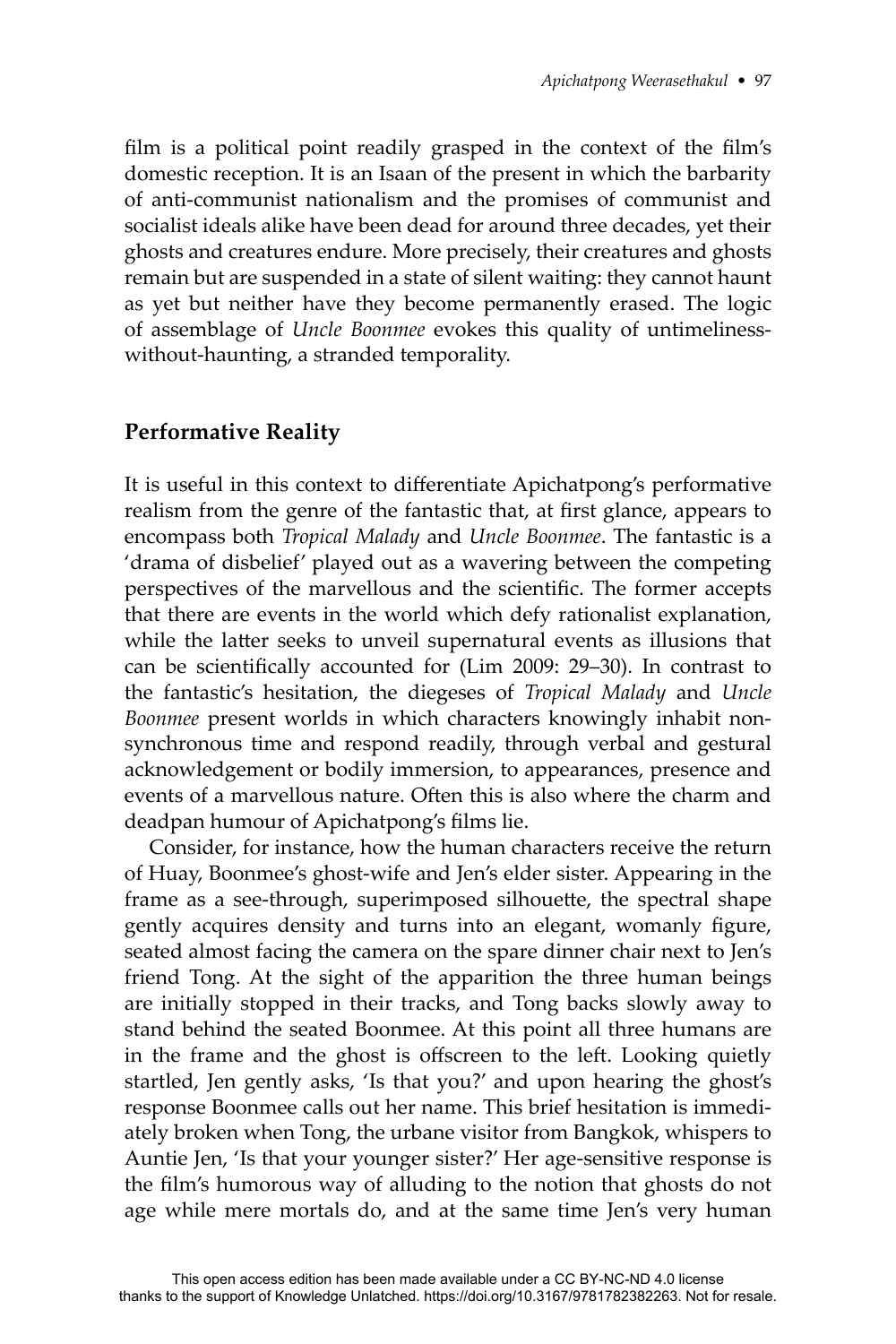

**Figure 5.2** *Uncle Boonmee*. Tong's gesture of hospitality to the ghost

flash of indignation augurs a rhythmic shift. The scene continues in the rhythm of affectionate urgency; long-lost loved ones have much to catch up on. Tong is now seated again next to Huay. Boonmee then hands Tong a glass of water to pass on to her. This is at once a gesture of mundane hospitality, an expression of deep love and care for the ghostwife who, as the ill man says, must have travelled far to be here with them, and a verification of Huay's material presence through acknowledging the possibility of her maintaining the bodily sense of taste. Tong overcomes his hesitation and gingerly places the glass of water in front of the figure.

Not long after this gesture there is a cut to a medium shot of Tong turning his face to offer a charming smile of friendly recognition to Huay offscreen – a shot held for a surprising duration. Jen asks her sister whether she has been receiving the offerings she has been making to her, a question referring to the Buddhist-animist ritual of making food and other offerings to the dead to ensure that their *anima* does not lack the necessities that would nurture them in the indeterminate timespace of waiting for reincarnation. Huay confirms that she has been receiving the offerings and tells them that she takes comfort in hearing the voices of Jen and Boonmee communicating with her. For the ghost the sound of their voices across the threshold verifies the continuation of her loved ones' attachment to her.

The figuration of Boonsong calls to mind science-fiction iconographies and the intermittent science-fiction (SF) ambient in other works by Apichatpong. It would be stretching the point to distance the critical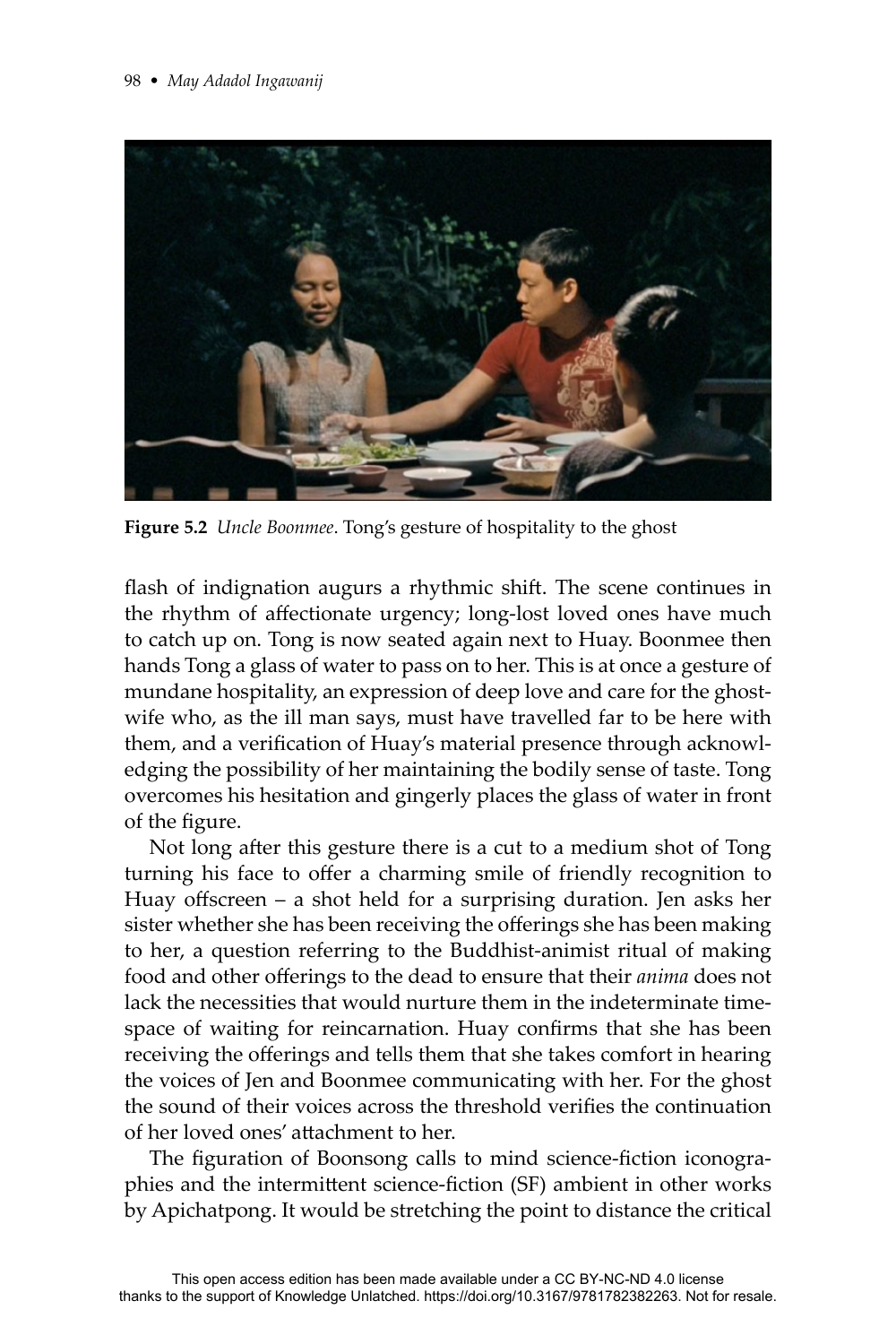enframing of his films from the fantastic only to shoehorn them too closely into SF. They are much less concerned with presenting SF's speculative tendency than with alerting spectators to the motion of otherwise imperceptible life forces in the existing world. But one connection is useful to articulate, insofar as it concerns Apichatpong's presentation of human movement in the jungle. I am thinking here of Vivian Sobchack's classification of low-budget American SF movies of the 1950s and 1960s as movies that attract and disorient spectators by subverting existing landscape and making the familiar appear as alien, thereby creating diegeses in which human beings find themselves 'truly lost in space' (2004: 113).

#### **Metamorphosis**

Keng sets off into the jungle on the trail of a tiger that has been causing the disappearance of villagers and their work beasts. The figure's apparitional form is of a naked human figure with tiger stripes painted on his body. It looks like Tong, who we encounter in the first half of the film as the young man that Keng desires. The camera tracks the body of the actor Banlop Lomnoi in order to record his constant movement, and the editing cuts between long shots of his alert, purposive march into the thicket in the far plane, and close-ups of his face and hands as he pauses to listen to rustling sounds from unseen sources, or crouches to sniff and touch signs of the tiger's presence. The effect is both to maintain Keng/Banlop's body as the focal point in the frame, and also to visualise this body as one that is still acting upon nature as if it were a passive object of his search. The formal arrangement at this point evokes his separateness from the physical environment of the jungle.

This state begins to unravel when he comes face to face with the creature, and shortly afterwards is pulled into rough physical contact with it in a fight. As the film drifts towards the ending there is a greater mobilisation of static shots in close-up and medium distance. What transpires as a consequence of this compositional shift is the concentration of small, irrepressible movements upon the surface of Keng/ Banlop's body.

*Tropical Malady* presents a human being's metamorphosis as magnified reflexes leading to the physical learning of new actions. Keng's voyage is similar in this sense to the astronauts who learn to move in the spaceship of Kubrick's *2001: A Space Odyssey* (1968). Of the latter, Annette Michelson (1969: 59) writes that its exploration of the astronauts' learning to function in the Discovery creates a space, 'somewhere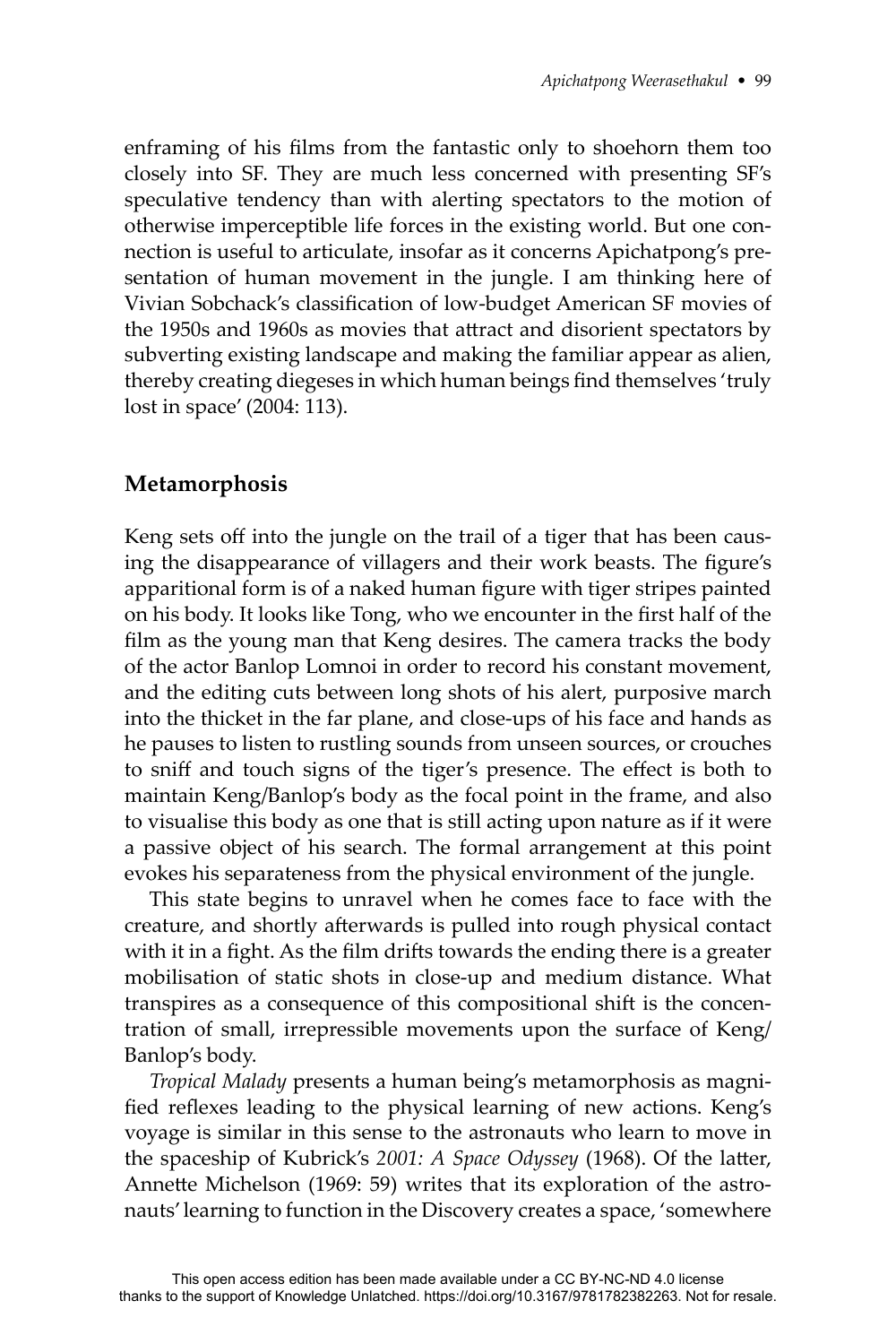between screen and spectator', characterised by a heightened awareness of one's physicality, implied to be the epistemic ground of consciousness. In Keng's case, the more bruised and poorly equipped he becomes, the more receptive he is to the darts and tremors of things and beings inhabiting the jungle's shadows. Having come into direct contact with the tiger creature, his body becomes a porous surface rather than the deliberative figure of an observer or searcher. In this duration the soldier hears the message a monkey channels to him. The monkey's chatter, charmingly translated for us via the subtitles, tells Keng that he must either kill the creature or let himself be killed by it in order for the two to be united as 'neither beast nor man'. As the monkey utters its message Keng backs away but does not take his eyes off it. The look of deadly, haunted concentration that intensifies on his face tells us that he fully grasps the animal's counsel.

Inhabiting this same topography of Keng's transformation is a wandering *anima* recently unmoored from the dead body of a cow. Approaching this same point of death–transition as the cow-being, or so it seems, Keng whispers '*ror duay'* (wait for me) to the animation figure, then slowly falls on his hands and feet and begins to mimic the gestures and noises of beasts. During the closing minutes of the film, the movement of time onscreen distils into such transient things as the flickering light of wandering fireflies, and the slow formation of perspiration on the soldier's face as he comes face to face once again with his soulmate, which now has the objective appearance of a tiger on a tree. The close-ups make powerfully perceptible the thickening film of sweat on his face. Tears slowly well up in his eyes in a close-up that shows



**Figure 5.3** *Tropical Malady*. The tiger is a hungry and isolated spirit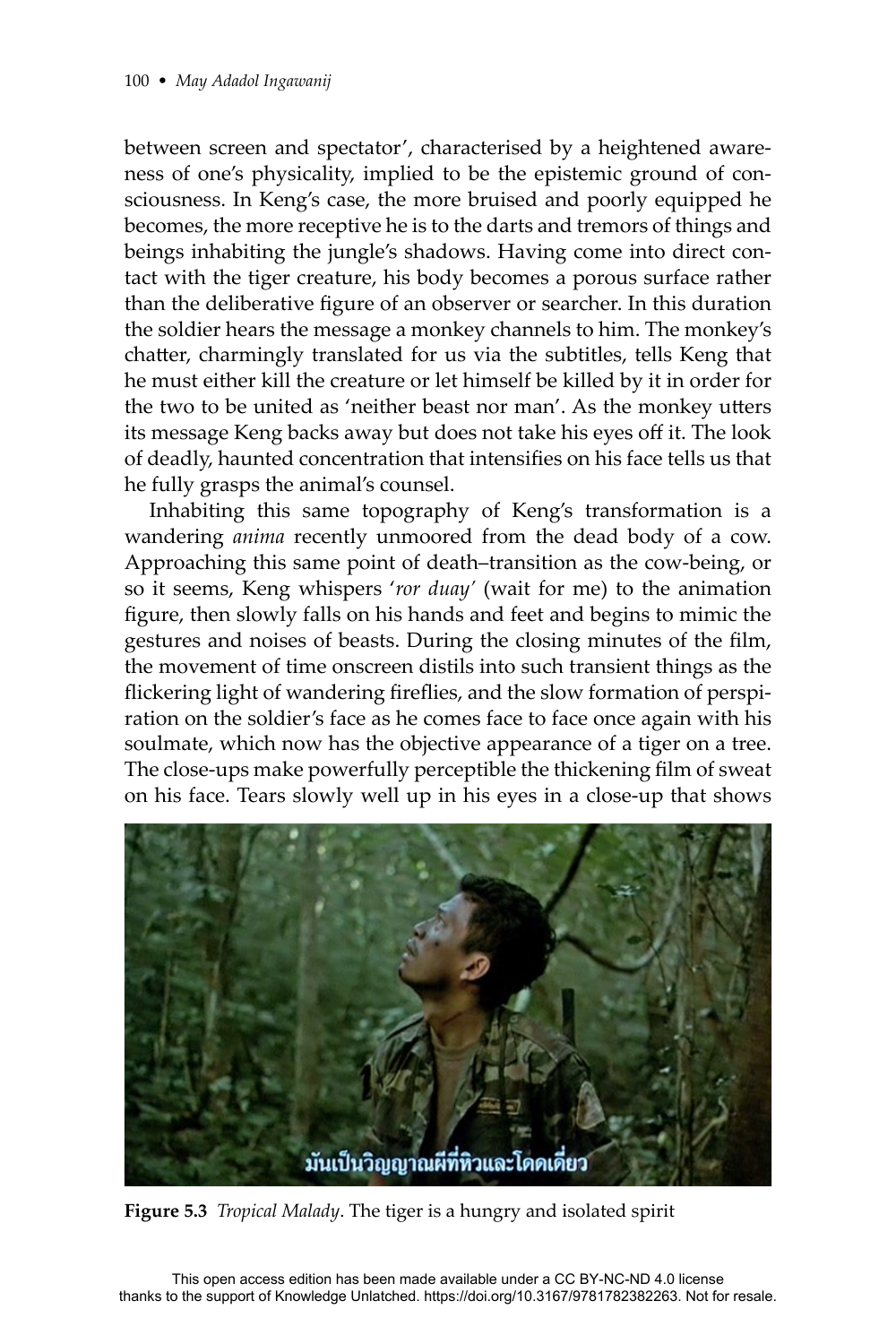– on this surface of taut muscles, glistening sweat beads, and chattering teeth – the time of nascent metamorphosis into another life form.

#### **Waiting**

Keng's metamorphosis feels like a happy ending, one that situates *Tropical Malady* as a redeemer of anarchistic prehistory: the flight to freedom of the pre-moderns in upland and other historically ungovernable refuge zones in South East Asia. In an implicit contrast to this ending's radically nostalgic invocation of primitive origins, *Uncle Boonmee*'s presentation of the jungle voyage alludes to another kind of primitive past: those historical experiences of state brutality that have yet to be publicly voiced in Siam. In particular, it points to the presence of one such type of creature stranded among a nation's ruin. These are the lost souls that have neither become, in representation, subjects of the official nationalist narrative that contains loss and impunity within the discourse of the heroic preservation of the throne in the face of the communist threat, nor been articulated as victims of anticommunist brutality in the discourse of the trauma of October 1976, which only began to surface from the mid 1990s. The latter's historical subjects are predominantly those who had been student leaders and activists as the atrocities were committed, and its themes have tended to revolve around ambivalence, silence and the melancholy of the intellectuals (Thongchai 2002). In comparison, Apichatpong makes another ethical gesture of training his gaze lower and further on the ground.

At the dinner table Boonsong tells the story of his transformation. His narration prompts a long flashback scene that begins with an interior shot of a young man standing inside a darkroom, whose attention is caught by a photograph. A close-up of the image visible through a magnifying glass shows us the blurred contour of a monkey-like creature captured mid-flight.

Boonsong the creature recounts that he had 'never shown anyone' this photograph, which had then obsessed him. Boonsong's story is like that of the Chinese painter who is so absorbed by his completed painting that he enters into it while beholding it. The capacity of the photograph to show the trace of a thing the youth couldn't quite decipher had him gripped. The jungle that he then entered in search of the enigma is presented to us as a 'picture', which first appears as a film image of a photograph not seen by anyone else in the diegesis, then as a pro-filmic space made pictorial through the day for night technique. Deeper into the jungle Boonsong discovers its secret: the *ling phi* (monkey ghosts)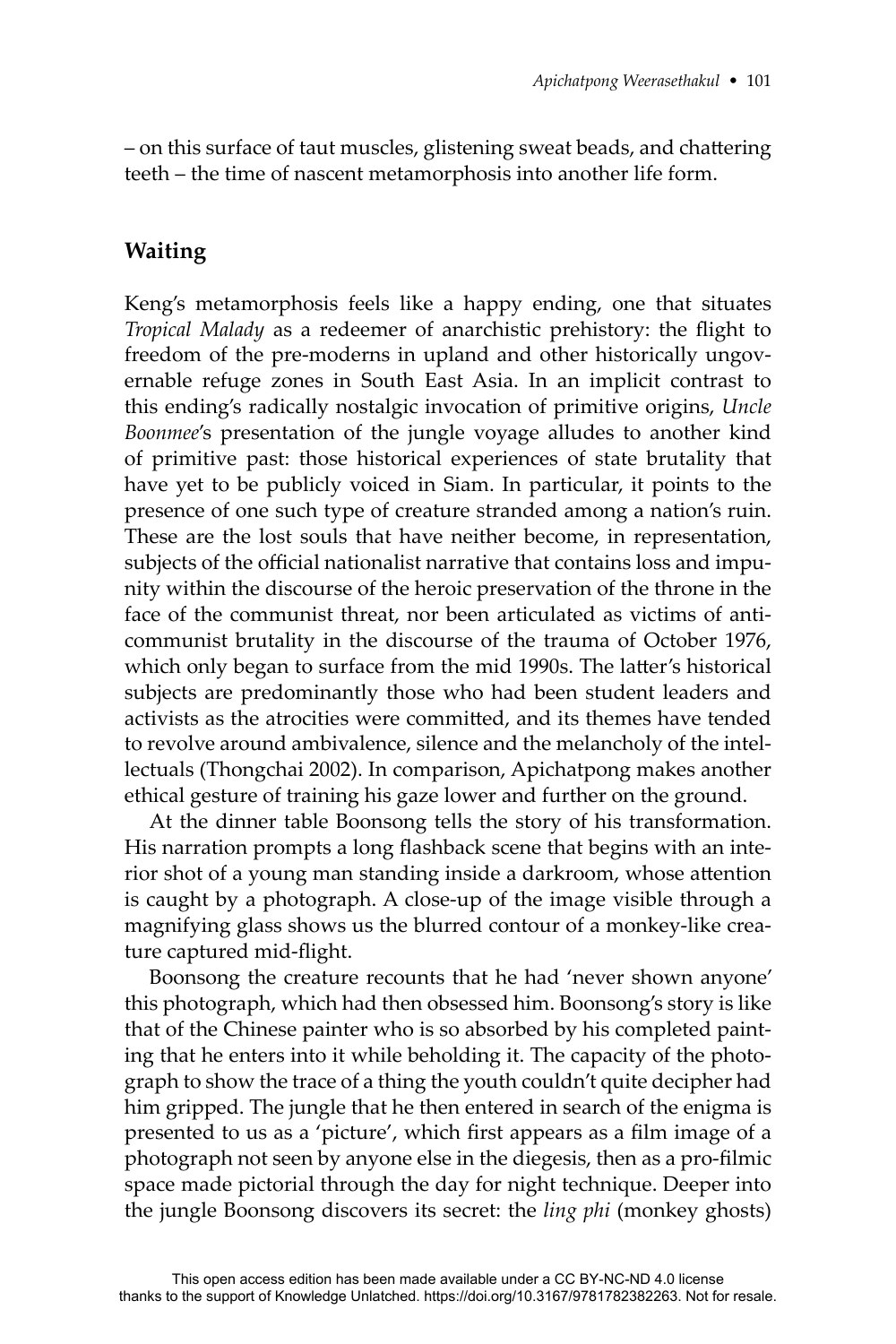

**Figure 5.4** *Uncle Boonmee*. The photo that Boonsong has never shown to anyone

existing there. As he utters this name, Huay repeats it in a voice that indicates her immediate recognition. Her son confirms that these were indeed the creatures that 'we had heard about when we were young'. Boonsong the creature now reveals that his transformation was a consequence of the primordial act of mating with a female *ling phi*. The Boonsong who returns is no longer the young man in the darkroom but neither is he really a ghost. In the jungle he became transformed but did not literally die.

The *ling phi* are ontologically closer to the neither-girl-nor-bird creatures in the Khmer folk tale than the 'neither man nor tiger' virtuality gestured at beyond the closing credits of *Tropical Malady*. In the Khmer tale, the sisters' flight into the jungle physically changes them and keeps them from harm. Edwards (2008) observes that in periods of horror such as took place during the civil war in Cambodia, a tale of this nature would have resonated powerfully with personal experiences of unthinkable violence. The transformation and flight of the sisters spoke for experiences of brutality, annihilation, and the desperate search for safety and survival of those creaturely subjects who belonged in peripheral zones 'at the edge of the forest'. *Uncle Boonmee* echoes this tale in its allusion to the flight of the weak in an interlinked context of terror. The red-colour motif and the figuration of the apes in the style of science-fiction B-movies, the quintessential genre of Cold War paranoia, call to mind Siam's 'American Era'. The presentation of a photograph in its evidential capacity, yet one that visualises an enigma and lacks an accompanying caption performing the transparency of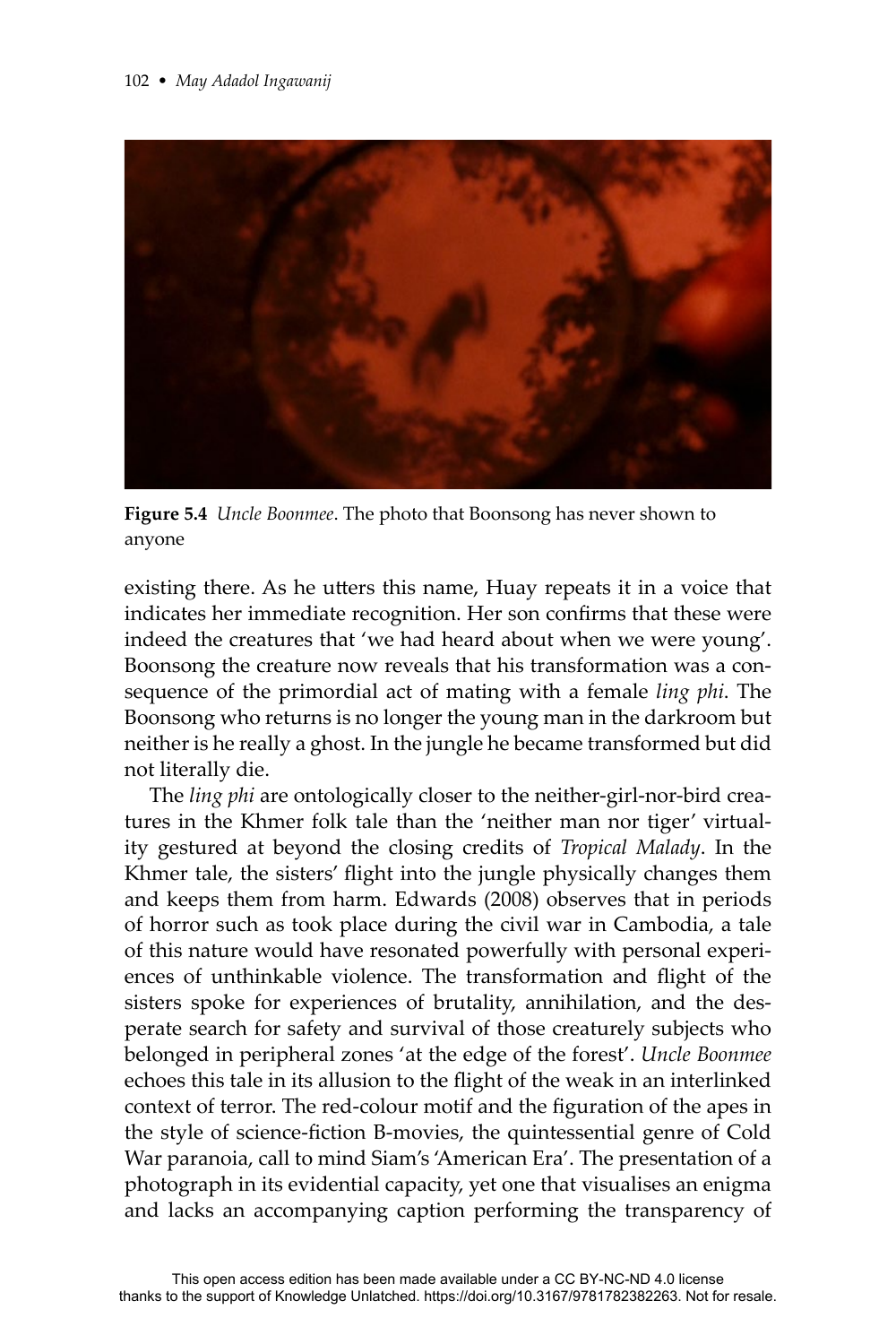meaning, recalls a contemporary discourse of the photograph in Siam. The brutality of 1976 exceeds representation but it was the first event of political horror in the country that was widely photographed. During the fifteen years or so of silence that followed the accidental discovery of journalistic snapshots of brutalised bodies and frenzied onlookers, which were circulating quite freely but could neither be appropriated for historiographic narration nor propaganda, was a shared experience of shock that impelled the politicisation of the generation that came after. Juxtaposing Boonsong's description of these creatures as beings in local legend with his figuration as ontologically indeterminate (less and more than human/beast/ghost) calls forth past experiences of flight in the Isaan in which the father and son belong. The disappeared come back as 'neither man nor beast' creatures in the jungle that the human protagonists are told about but do not seem to see. Yet, despite their invisibility to the protagonists, these creatures are visible to us spectators and, through their direct look at the camera, engage our look in return.

Perhaps these silently roaming ape-creatures share a history with Jen's father. Later, in *Uncle Boonmee*'s central scene, she mentions the story of his flight during the anti-communist purge, when he received the command from the authority to hunt down communists. To avoid doing so he slipped into the jungle and learned to communicate with animals instead. The flatness of Jen's narration of her father's story is one example of the film's subtle provocation. She cites personal experiences of the civil war that have not been archived: in this case, the flight of powerless locals who wanted to be neither insurgents nor foot soldiers of official nationalism. Through the filmic utterance of Jen's father's story, *Uncle Boonmee* makes generalisable this dimension of personal experience, yet the film does so as if merely wandering into an incidental detail. The same tone is maintained throughout the scene where Boonmee and Jen are waiting for his Laotian carer to turn up for Boonmee's daily treatment. The waiting, and the company of his remaining family member, becomes the duration in which a dying man takes stock of his life. Entirely out of the blue Boonmee mentions that he believes his sickness is the karmic result of having killed too many communists. Jen listlessly tries to reassure him that he did so '*phuea chat*' (for the nation), but Boonmee brushes this response aside with words and gestures that stick in the mind because they are at once so weightless and unresolved. This man must have once been a soldier or paramilitary, a foot soldier of the state who may once have finished off the man who now cares for him. In response to his sister-in-law's halfdistracted attempt to give him easy redemption he now mumbles the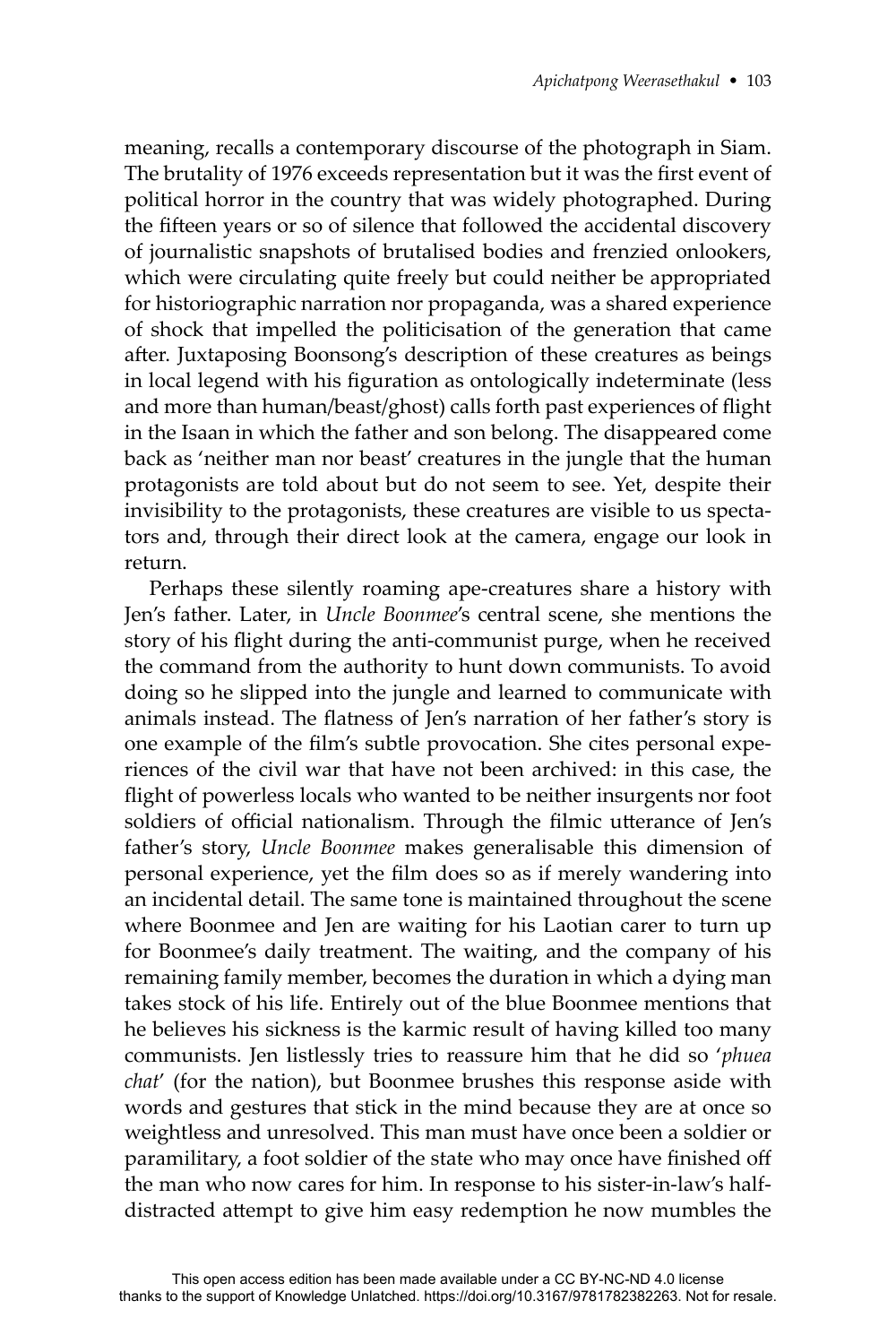

**Figure 5.5** *Uncle Boonmee*. For the nation . . . for what?

non-sequitur, 'phuea chat, for what . . . my waist hurts'. The conversation runs out of steam.

In contemporary Siam, anonymous faces from the Cold War period are represented in national historical discourse via the legibility of two photographic images: either student protestors upholding the Thai flag and the royal portrait, or a bloodthirsty mass. The official nationalist narrative domesticates revolt by linking such images of protestors with the rhetoric of a royalist nation's democratic progress (Morris 2009). There is an iconic photograph of the 1976 massacre. It shows a crowd of mostly young men looking voraciously on while a man is captured in mid-motion gleefully swinging a folding chair at a brutalised corpse that hangs from a branch. This image of a lynch mob out to defend the throne remained illegible until post-Cold War geopolitical shifts made possible the hegemonic articulation of its caption. Thongchai Winichakul (2002) observes that one of the key conditions for partially lifting the taboo against talking publicly about 6 October was the tacit acceptance of the conservative enframing of the event, which associates communist and socialist identification with the mistakes of youthful extremism. It became possible to publicly acknowledge that those who were brutalised and killed were victims only within this rhetoric. The atrocity could now be framed as a fatal combination of youthful extremism and extreme exertion of violence for a legitimate cause, rather than as a state crime. This logic permits a limited form of memorialisation, and discourages efforts to name the truth of culpability and demand accountability at the very top. And within this logic of containment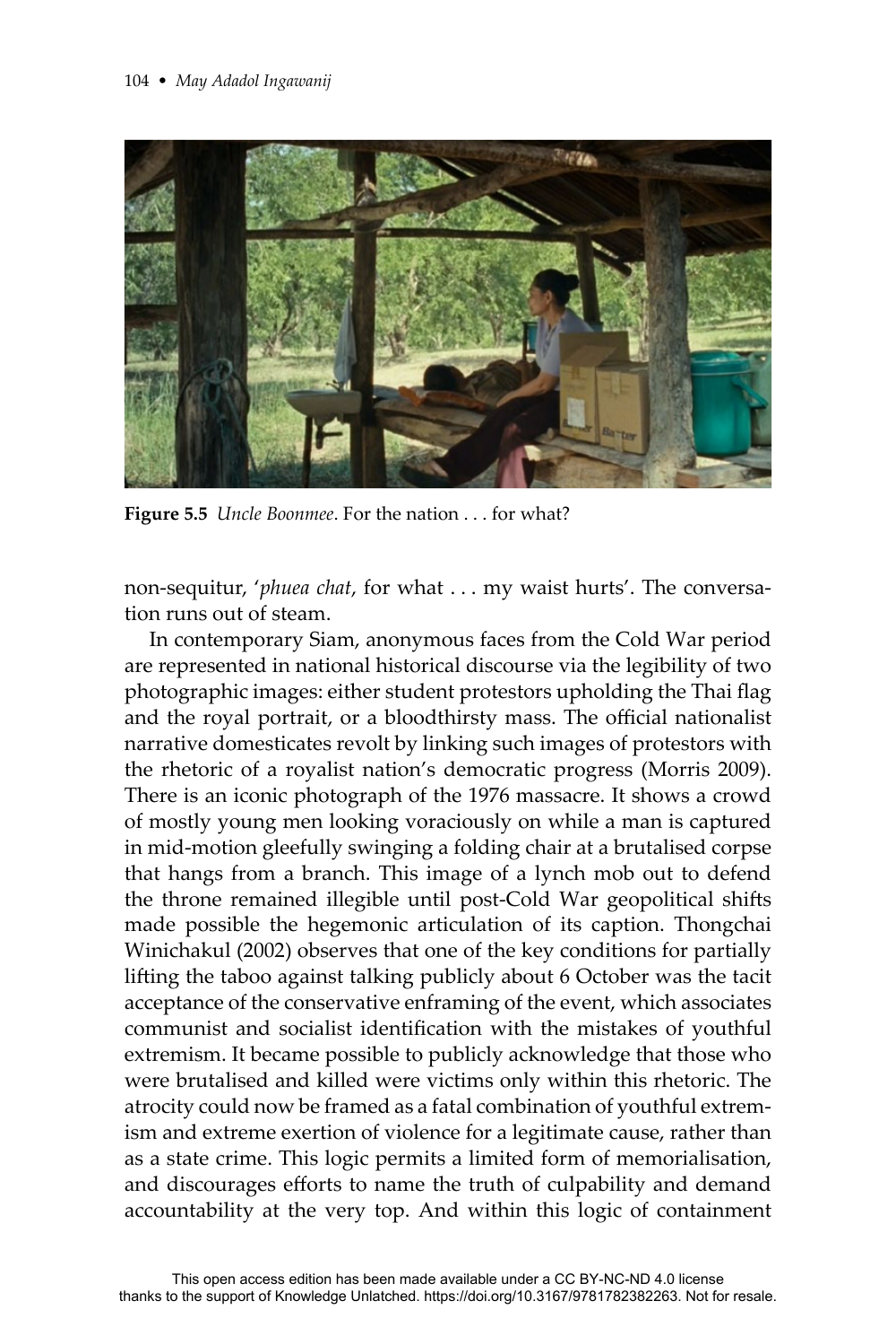the shocking photograph hovers ambiguously between an image that evidences the ultranationalist subjectivity of the Cold War period and one that represents the danger of 'political extremism' in general. More recently, during the state persecution and killing of red-shirt protestors, establishment royalists made dire, oxymoronic predictions of a rerun of '6 October' unless the military decisively suppressed the demonstrators. This is an especially perverse example of the conservative appropriation of domesticated old ghosts in defence of an establishment threatened by the challenges of the emergent mass politics of the past decade. Abstracted from the event indexed, the figures visible in the photograph now risk the danger and irony of being translated by royalist nationalism into a physiognomy of the 'tyranny of the mass', their meaning stabilised in terms of a volatile, easily manipulated mass, a dangerous force constantly vulnerable to political brainwashing.

Consider, in comparison, Apichatpong's second provocation in *Uncle Boonmee*. The young fighter Boonmee would have had his place in history secured as one among the majority of murderous though legitimate subjects of anti-communist nationalism, much like the crowd of onlookers in the iconic photograph. But Uncle Boonmee is now a dying man and, as he approaches the finality of this life cycle, the life story that the film enunciates on his behalf both references the image of the murderous mass and subverts the discourse of historical subjectivity that helps secure its continuing reproduction. Boonmee killed communists for the nation, but Uncle Boonmee can no longer remember why he did so. The static shot composition of the film's central scene is such that Jen is seated in profile near the foreground, while the dying man lies on his back next to her and is placed further into the spatial plane. As their strangely insipid conversation grinds to a halt he looks away into the background, and the film cuts to a tighter close-up of his upper body. It holds this shot of a man who can neither remember nor forget; whose face is turned away from the camera to look into the distance. Then there is a cut to a profile shot of Jen as she looks quietly at Boonmee, before she too turns her face away from the camera towards the trees in the background. This is the duration of hesitation. A man no longer wants to commemorate the narrative that was meant to monumentalise his service in action. But neither can he erase the fact that he had killed people once branded enemies of the nation and may be called to account for his action in that indeterminate time-space of transition out of current corporeal form into the unknown.

The photographic discourse of political violence returns during the segment of the film where Boonmee goes to die in a cave. As his eyesight dims, he begins to tell the story of his dream about riding a time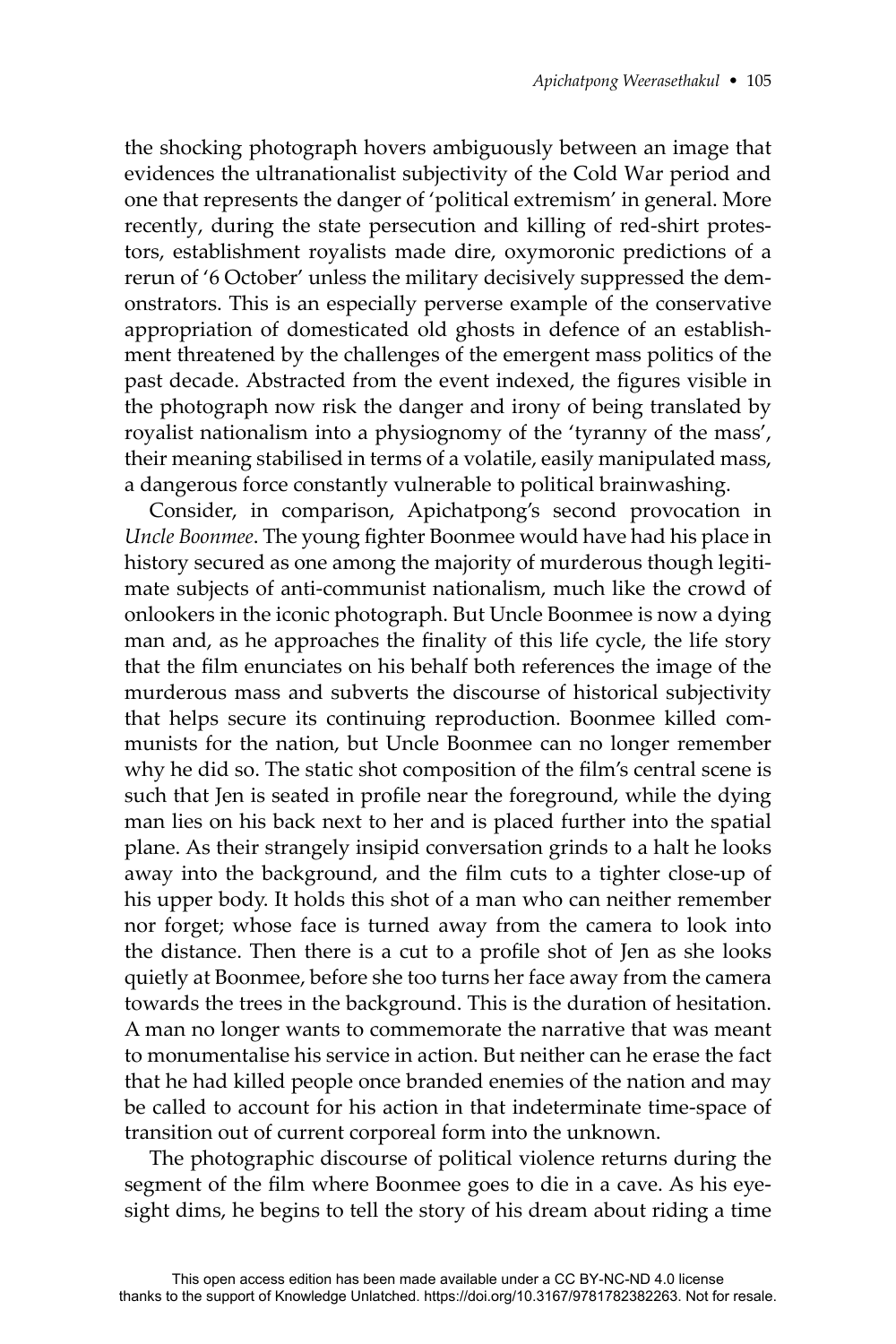machine into the future. Now Apichatpong cuts to a photomontage accompanying Boonmee's voiceover. He arrives at the city of the future ruled by an authority that hunts down beings from the past and makes them disappear by shining a light on their bodies to forcefully externalise their memory images. Unlike the citation of the photograph as trace in the segment that parallels this one, the photographs presented here strike poses that are at once playful and creepy. A long shot shows a field bordered by a wood in the background. In the distance an orange creature seems to be fleeing in the direction of the trees.

In the foreground the youths, who are visible from behind and dressed in army gear, stand with rifles slung over their shoulders. These photographs perform narrative gestures and belong to an earlier phase of the *Primitive* project. They are, in this sense, records of a participatory art process in which local youths are invited to perform an array of narrative gestures, but this form of 'play' took place in a very particular location. The shots were taken in Nabua, the north-east village where the first fighting between security forces and communist insurgents broke out in the mid 1960s. Knowing this extra-textual information transforms the photomontage into what looks like stilled gestures of reenactment, performed by youths who may well be the offspring of local men that had fled from this 'edge of the forest' when security forces turned up to capture communists. Or, they may be descended from those locals who took up arms on the state's behalf in the hope of ensuring their survival and that of loved ones. The stilled poses as gestures of opening towards a collective narration of repressed social memories are arranged to coincide with the duration of Boonmee's



**Figure 5.6** *Uncle Boonmee*. The pose of capture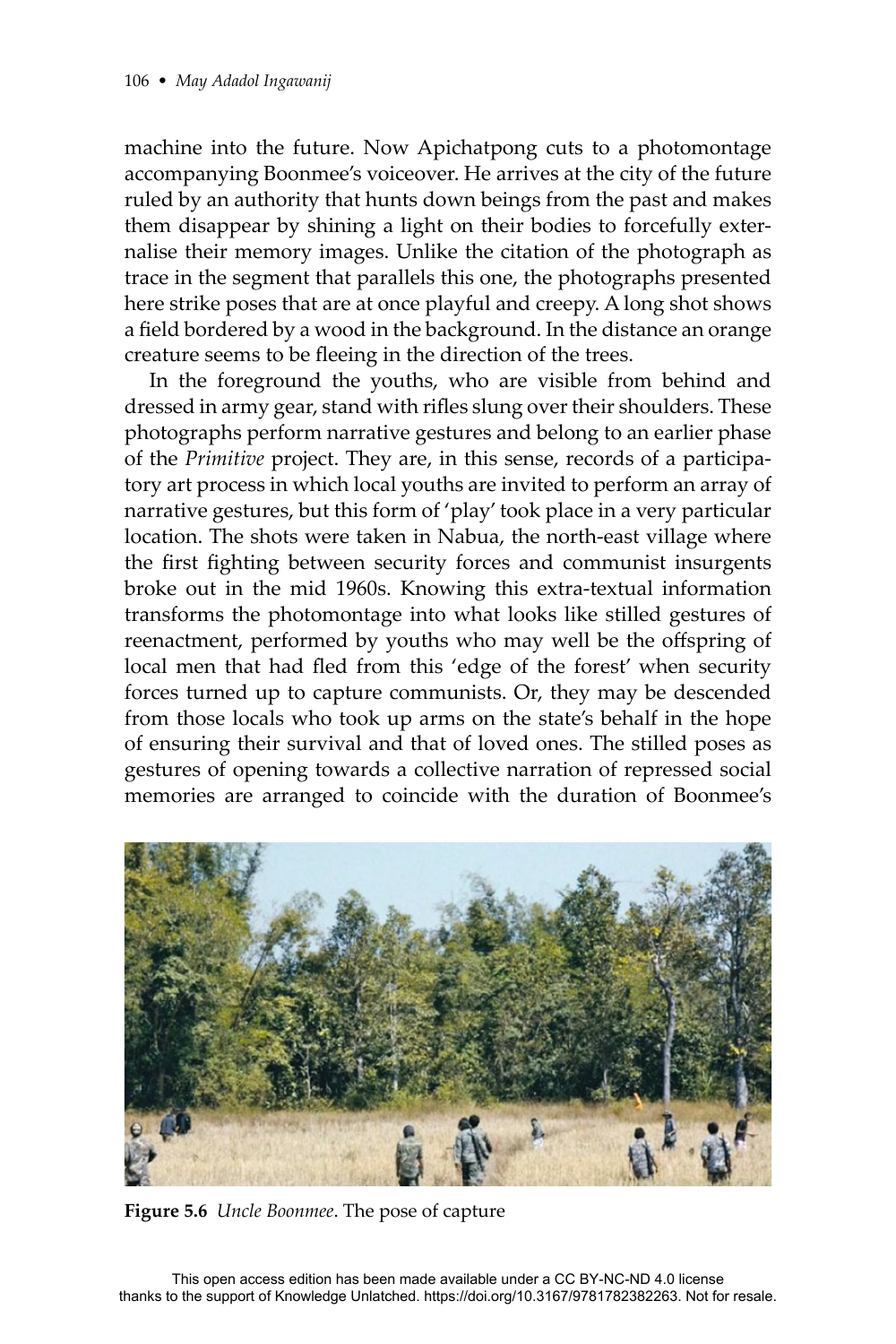tale – a premonition of the eternal present ahead. In this advancing present-to-come, the surveillance state drains untimely beings of memory images and secures social control. The hesitation of the dying man comes back as an echo in this assemblage. The segment presents a forking path to collective remembrance and total amnesia and stops short of stepping further down either way.

The question of social context also returns here via an association: the resonance between this duration of hesitation and the air of collective waiting as a country experiences 'twilight'. The image of a receding light has become an urgent metaphor to describe the anxiety and anticipation that characterises present Siam's collective waiting for the death of a king. Ultimately this is what *Uncle Boonmee* is about, a fissured formal arrangement that somehow archives for future spectators an atmosphere of suspension as this country looks backwards and forwards, in dread and duplicity, knowing that an end is coming yet not quite daring to imagine change. Cinema is not especially suited to representing causality and as a filmmaker Apichatpong is not one who narrativises consequential relations. In this respect his commitment as a filmmaker is far removed from those third-world intellectual filmmakers of the past who saw their historical role as one of radical education, raising consciousness through narrativising the causes and textures of a hopeless existence for the political hope of change. And to this extent his take on cinema's nebulous link to the social seems closer to the utopian impulse enchanting its historically popular forms. Change comes apropos of nothing, but it is the sensation of change that cinema can present so well. Following almost immediately from Boonmee and Jen's drifting offscreen looks after their conversation about the past/ *chat*/nation runs aground is the story of a princess who trades her jewels for the possibility of change. In the closing sequence of the film the camera pauses on the unreadable look offscreen of the figure that is Auntie Jen, or her double, or her *anima*, as a Thai pop song plays. There's nothing especially remarkable about this until one listens to the lyrics. In Apichatpong's filmic universe a young voice beckons that unreachable thing in the sky to come down to his level, for a change.<sup>2</sup>

#### **Notes**

- 1 But see Teh (2011) and Anderson (2012).
- 2 With thanks to the Leverhulme Trust for an Early Career Fellowship that facilitated the research for this work. The chapter forms part of my project on intermediality, history and cinema experience in Siam.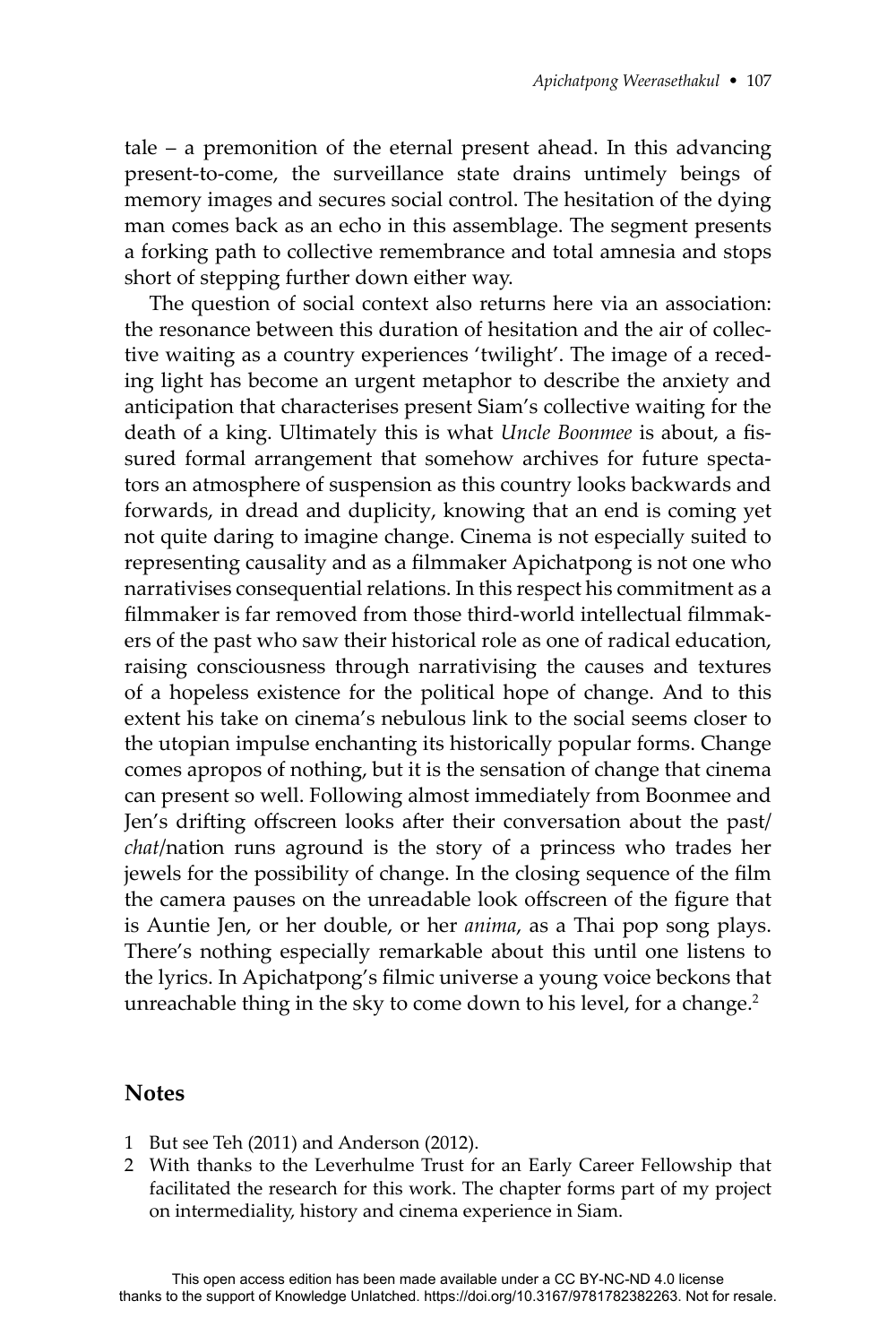#### **References**

- Anderson, B. 2012. 'The Strange Story of a Strange Beast: Receptions in Thailand of Apichatpong Weerasethakul's *Sat Pralaat*', in M.A. Ingawanij and B. McKay (eds), *Glimpses of Freedom: Independent Cinema in Southeast Asia*. Ithaca, NY: Cornell University Southeast Asia, pp. 149–63.
- Doane, M.A. 2002. *The Emergence of Cinematic Time: Modernity, Contingency, the Archive*. Cambridge, MA: Harvard University Press.
- Edwards, P. 2008. 'Between a Song and a *Prei:* Tracking Cambodian History and Cosmology through the Forest', in A.R. Hansen and J. Ledgerwood (eds), *At the Edge of the Forest: Essays on Cambodia, History, and Narrative in Honour of David Chandler*. Ithaca, NY: Cornell Southeast Asia Program.
- Elsaesser, T. 2009. 'World Cinema: Realism, Evidence, Presence', in L. Nagib and C. Mello (eds), *Realism and the Audiovisual Media*. London: Palgrave Macmillan, pp. 3–19.
- Epstein, J. 1988. 'Photogénie and the Imponderable', in R. Abel (ed.), *French Film Theory and Criticism Volume II: 1929–1939*. Princeton, NJ: Princeton University Press, pp. 188–92.
- Lim, B.C. 2009. *Translating Time: Cinema, the Fantastic, and Temporal Critique.*  Durham, NC: Duke University Press.
- Martin, A. 2011. 'Turn the Page: From *Mise en scène* to *Dispositif*'*. Screening the Past* 31. Retrieved 10 August 2011 from http://www.screeningthepast. com/2011/07/turn-the-page-from-mise-en-scene-to-dispositif/
- Michelson, A. 1969. 'Bodies in Space: Film as Carnal Knowledge'. *Artforum* February 1969: pp. 54–63.
- Morris, R.C. 2003. 'Returning the Body without Haunting: Mourning "Nai Phi" and the End of Revolution in Thailand', in D.L. Eng and D. Kazanjian (eds), *Loss: The Politics of Mourning.* Berkeley, LA, London: University of California Press, pp. 29–58.
	- ———. 2009. 'Photography and the Power of Images in the History of Power: Notes from Thailand', in R.C. Morris (ed.), *Photographies East: The Camera and Its Histories in East and Southeast Asia*. Durham, NC: Duke University Press, pp. 121–60.
- Sobchack, V. 2004. *Screening Space: The American Science Fiction Film.* New Brunswick: Rutgers University Press.
- Teh, D. 2011. 'Itinerant Cinema: The Social Surrealism of Apichatpong Weerasethakul'. *Third Text* 25.5 (September 2011): pp. 595–609.
- Thak C. 2007. *Thailand: The Politics of Despotic Paternalism.* Ithaca, NY: Cornell University Southeast Asia Program Publications.
- Thompson, A. 2008. 'Performative Realities: Nobody's Possession', in A.R. Hansen and J. Ledgerwood (eds), *At the Edge of the Forest: Essays on Cambodia, History, and Narrative in Honour of David Chandler*. Ithaca, NY: Cornell Southeast Asia Program, pp. 93–119.
- Thongchai, W. 2000. 'The Quest for "*Siwilai*": A Geographical Discourse of Civilisational Thinking in Late Nineteenth and Early Twentieth-Century Siam'. *The Journal of Asian Studies* 59.3 (August 2000): pp. 528–49.